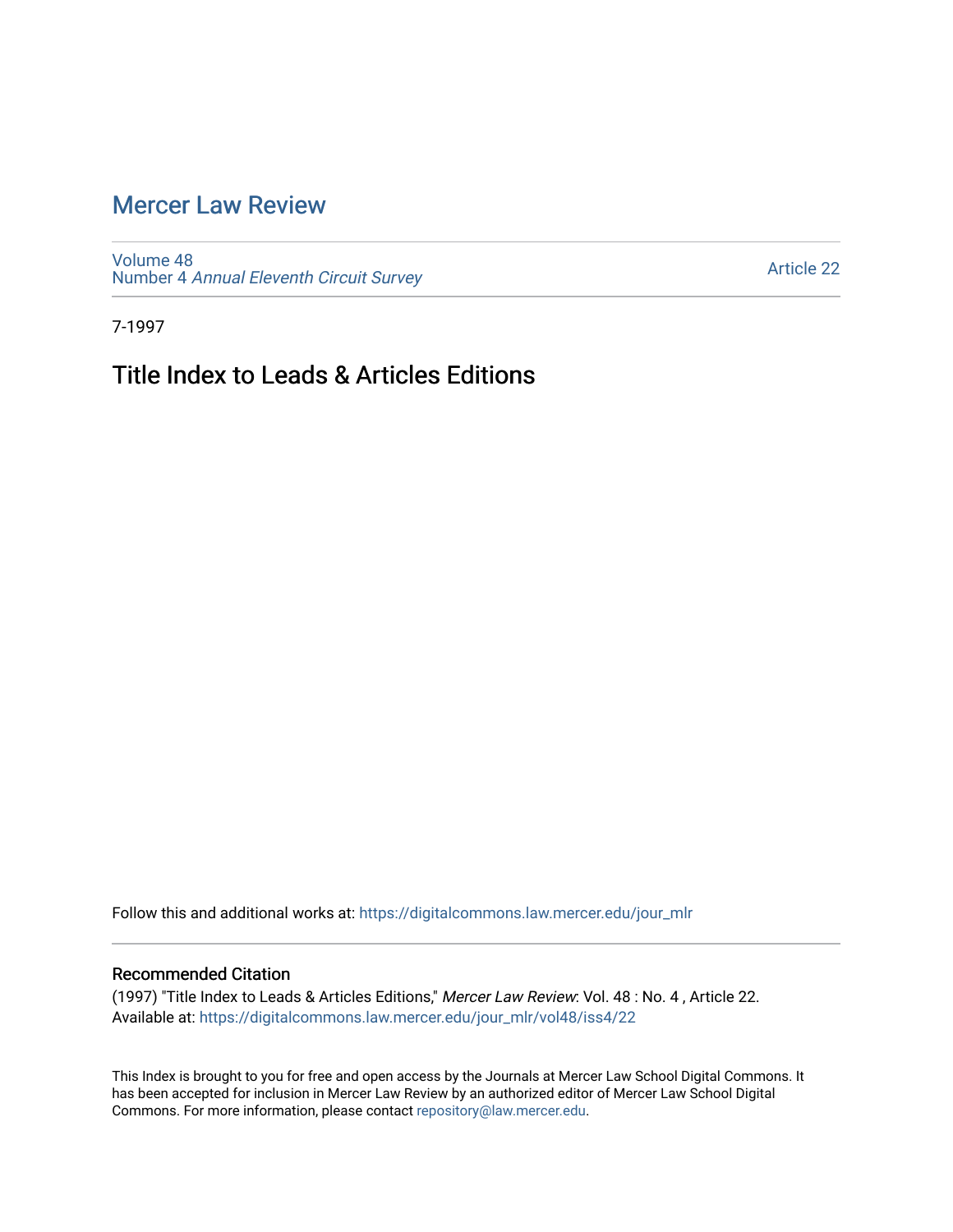## **TITLE INDEX TO LEADS & ARTICLES EDITIONS**

| TITLE                                                                       | <b>AUTHOR</b>                    |              | YEAR VOL:PAGE    |
|-----------------------------------------------------------------------------|----------------------------------|--------------|------------------|
| A Real World Perspective On Choice                                          |                                  |              |                  |
| of Law $\ldots \ldots \ldots \ldots \ldots \ldots \ldots \ldots$            | Robert A. Sedler                 | 1997         | 48:781           |
| Back To The Past: Anti-Pragmatism                                           |                                  |              |                  |
| In American Conflicts Law                                                   | Patrick J. Borchers              | 1997         | 48:721           |
| Brainerd Currie: I Am The Very Model                                        |                                  |              |                  |
| of a Modern Intellectual                                                    | Jack L. Sammons                  | 1997         | 48:623           |
| Choice of Law: How it Ought Not To Be                                       | Friedrich K. Juenger             | 1997         | 48:757           |
| Choice-of-Law Symposium                                                     |                                  |              |                  |
| Roundtable Discussion                                                       | David Currie                     |              |                  |
|                                                                             | <b>Robert Felix</b>              |              |                  |
|                                                                             | Herma Hill Kay                   |              |                  |
|                                                                             | Marjorie F. Knowles              |              |                  |
|                                                                             | <b>Bruce Posnak</b>              |              |                  |
|                                                                             | John Rees, Jr.                   |              |                  |
|                                                                             | Jack L. Sammons, Jr.             | 1997         | 48:639           |
| Comments on the Roundtable Discussion                                       |                                  |              |                  |
| on Choice of Law                                                            | Russell J. Weintraub             | 1997         | 48:871           |
| Gaining Appellate Review by                                                 |                                  |              |                  |
| "Manufacturing" A Final Judgment                                            |                                  |              |                  |
| Through Voluntary Dismissal of                                              |                                  |              |                  |
| Peripheral Claims                                                           | Rebecca A. Cochran               | 1997         | 48:979           |
| Glide Path to an "Inclusionary Rule":                                       |                                  |              |                  |
| How Expansion of the Good Faith                                             |                                  |              |                  |
| <b>Exception Threatens to Fundamentally</b>                                 |                                  |              |                  |
| Change the Exclusionary Rule $\dots$                                        | James P. Fleissner               | 1997         | 48:1023          |
| How Many Times Was Lochner-Era                                              |                                  |              |                  |
| Substantive Due Process Effective?                                          | Michael J. Phillips              | 1997         | 48:1049          |
| Interest Groups, Contracts and                                              |                                  |              |                  |
| Interest Analysis                                                           | Erin O'Hara                      |              |                  |
|                                                                             | Larry E. Ribstein                | 1997         | 48:765           |
| Justice and the Conflict of Laws                                            | Joseph William Singer            | 1997         | 48:831           |
| Legal Writing as a Kind of Philosophy.                                      | Joel R. Cornwell                 | 1997         | 48:1091          |
| Models of the Will and Negative                                             |                                  |              |                  |
| $Disinheritance \ldots \ldots \ldots \ldots \ldots$                         | Frederic S. Schwartz             | 1997         | 48:1137          |
| Notes From The Eye Of The Storm $\dots$                                     | Gene R. Shreve                   | 1997         | 48:823           |
| <b>Resolving Six Celebrated Conflicts Cases</b>                             |                                  |              |                  |
| Through Statutory Choice-of-Law Rules Symeon C. Symeonides                  |                                  | 1997         | 48:837           |
| "The Entrials of a Goat": Reflections                                       |                                  |              |                  |
| on Reading Lea Brilmayer's Hague                                            |                                  |              |                  |
|                                                                             | Herma Hill Kay<br>Stanley E. Cox | 1997<br>1997 | 48:891<br>48:727 |
| The Interested Forum $\ldots \ldots \ldots \ldots$                          |                                  |              |                  |
| The Legal Advice Requirement of the<br>Attorney-Client Privilege: A Special |                                  |              |                  |
| Problem for In-House Counsel and                                            |                                  |              |                  |
|                                                                             |                                  |              |                  |
| Outside Attorneys Representing                                              |                                  | 1997         | 48:1169          |
| Corporations  Grace M. Giesel                                               |                                  |              |                  |